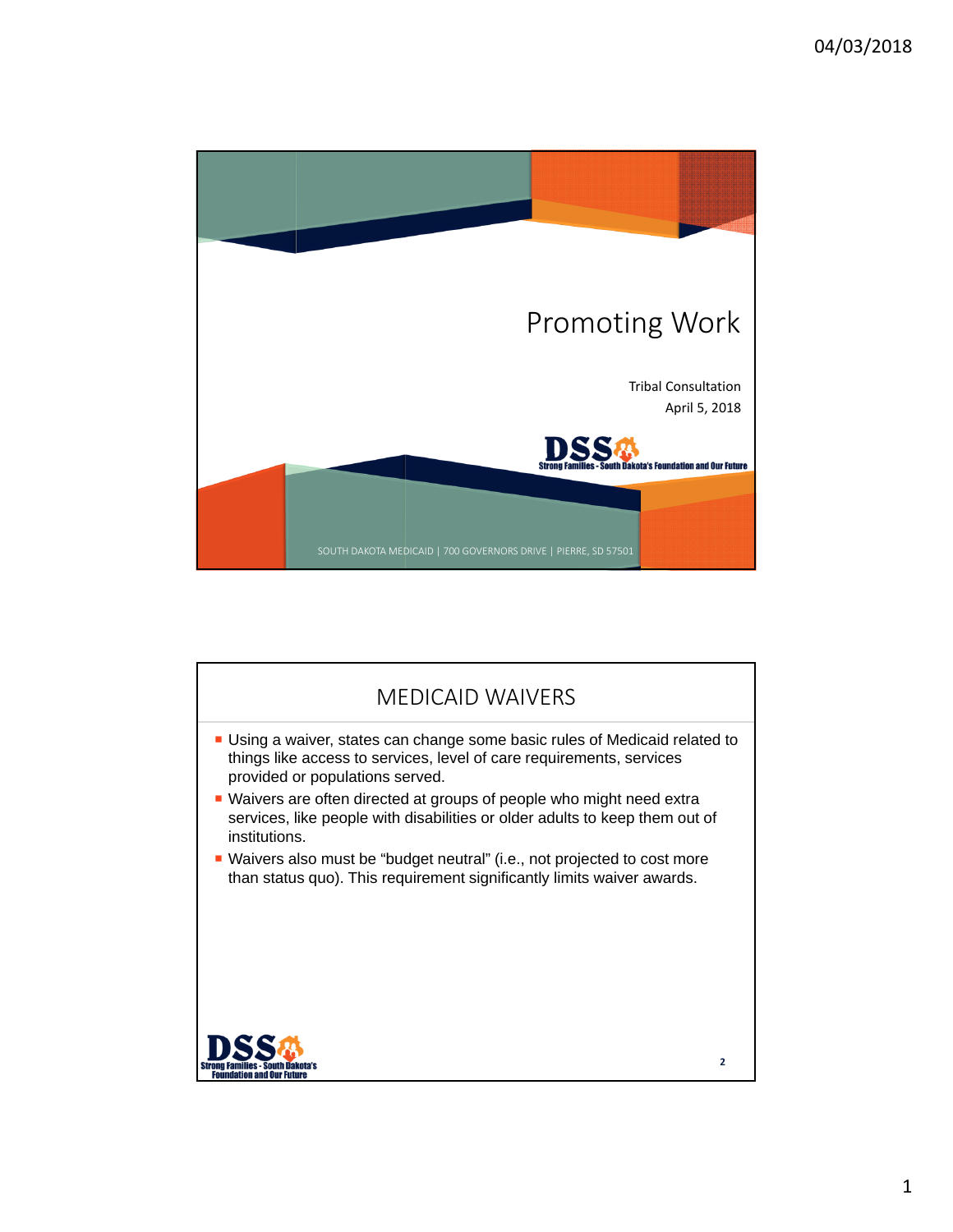**3**

## MEDICAID WAIVERS

- **Section 1115** Medicaid waivers provide states an opportunity to test new and existing ways to deliver and pay for health care services in Medicaid.
- **Section 1332** Waivers allow states to waive certain provisions of the Affordable Care Act such as requirements related to the essential health benefit, metal tiers of coverage (bronze, silver, gold).
- **Section 1915(c)** Waivers offer flexibility to provide home and community-based services to enrollees who would otherwise need institutional care.
- **The Department of Human Services administers four** Home and Community-based Services (HCBS) waivers.



| <b>MEDICAID WAIVERS</b>                                                                                                  |  |
|--------------------------------------------------------------------------------------------------------------------------|--|
| <b>Home and Community Based Waivers</b>                                                                                  |  |
| • Allow states to provide a focused set of services to a targeted group of<br>people                                     |  |
| • Aim to maintain recipients at home in their community as opposed to<br>more expensive care in an institutional setting |  |
| • South Dakota has 4 Home and Community Based Waivers                                                                    |  |
| • Home and community-based Options for Person-centered Excellence<br>(HOPE)                                              |  |
| Assistive Daily Living Services (ADLS)                                                                                   |  |
| • CHOICES                                                                                                                |  |
| ■ Family Support 360                                                                                                     |  |
|                                                                                                                          |  |
| 4                                                                                                                        |  |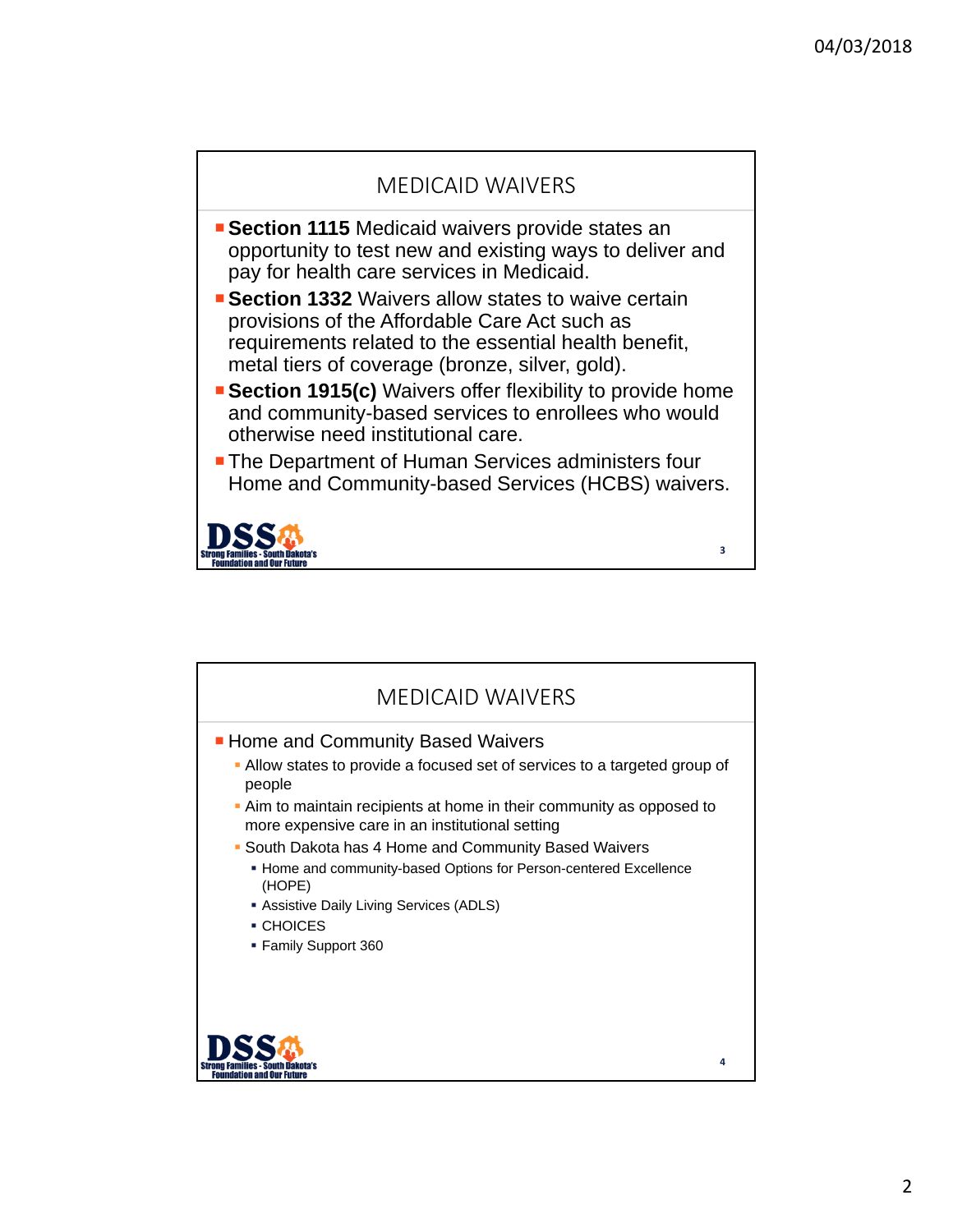

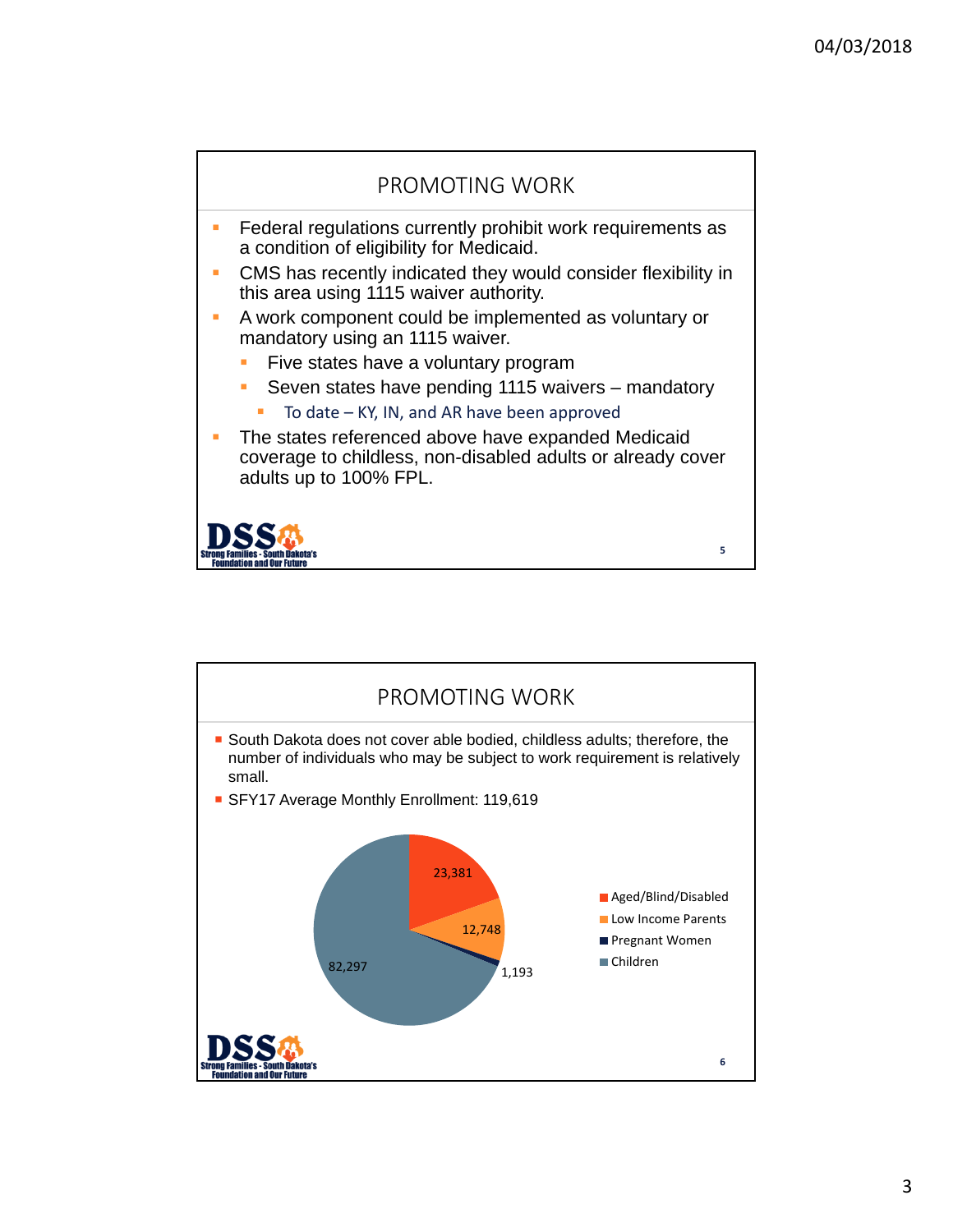